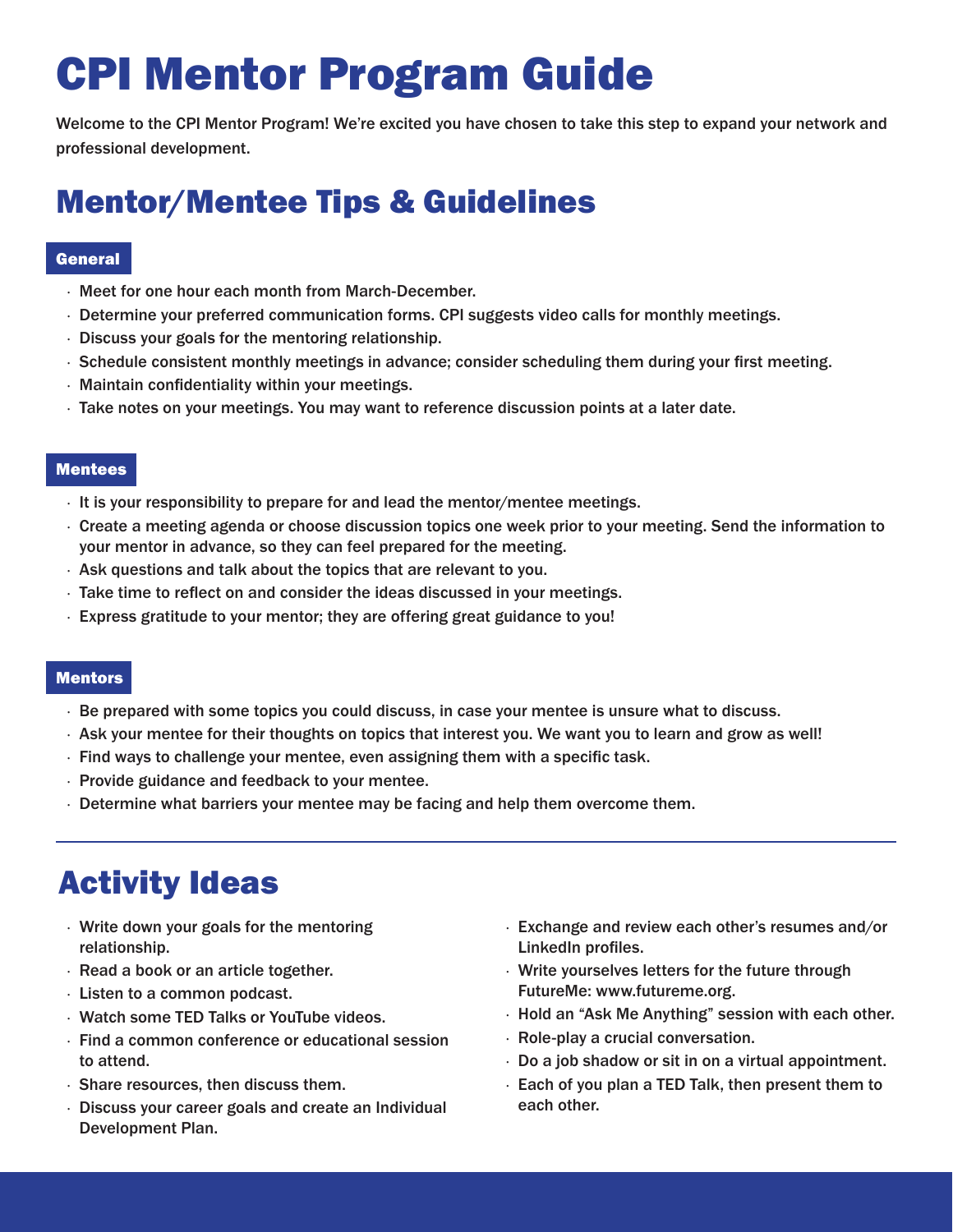# Discussion Suggestions

### Get To Know Each Other - First Meeting

- · Why did you join the CPI Mentor Program?
- · What brought you to the state of Iowa? What has kept you in the state of Iowa?
- · What was the best trip you've ever taken? What made it great?
- · What was your first job in this industry? How did your career progress?
- · What are the challenges and rewards of your job?
- · What is your vision for this mentorship relationship? What can we do to make this an effective and impactful experience?

# Career Advising / Coaching

- · What are some of your advising best practices?
- · What are your tips for relationship building with students?
- · What types of questions do you ask students during appointments?
- · How do you deal with tough advising cases?
- · How do you advise/coach students who are unsure of their major or future career? Do you use any assessments in your advising/coaching practice?

### Career Growth

- · How did you get from where you started to where you are now? What were the important steps?
- · Who has had the greatest influence on you professionally?
- · How do you communicate your work and accomplishments with your supervisor?
- · What has been one of the most challenging experiences in your career?
- · How can I gain more confidence in my work?

### Employer Outreach

- · Do you have any tips for employer outreach?
- · How could you improve your employer outreach?
- · Do you visit employers? What information do you cover during your visits?
- · How do you help connect employers with students?
- · Do you help faculty secure industry presenters, or do faculty do their own outreach?

## First Destination Surveys / Data

- · Can you tell me about your experience with first destination survey (FDS) data?
- · What strategies do you use to gather FDS data?
- · How have you used FDS data to promote your services and create resources for students, employers, faculty, staff, and administration?
- · Do you collaborate with any other offices or classes to collect FDS data?
- · How would you recommend I improve my FDS response rate?

### Future of Career Services

- · What do you envision for the future of career services?
- · How do you think career services will evolve with technology?
- · How can career services remain relevant for job seekers of the future?
- · What tips do you have for modernizing/updating services and programming to meet the needs of today's - and tomorrow's - students?

# Hiring & Managing Others

- · What tips do you have for managing others? What resources would you recommend for learning how to effectively manage others?
- · What are some things supervisors do to make sure their supervisees feel valued and appreciated?
- · How do you provide feedback for supervisees?
- · Can you give me an example of a great supervisor and unsatisfactory supervisor you've had? What made them different?
- · How do you help your supervisees stay motivated?

# Marketing

- · How do you market your services/programs/office to students? To employers? To faculty and staff?
- · Which methods of marketing have been most effective for you?
- · What challenges do you face related to marketing?
- · How can I improve the way I market career services on campus?